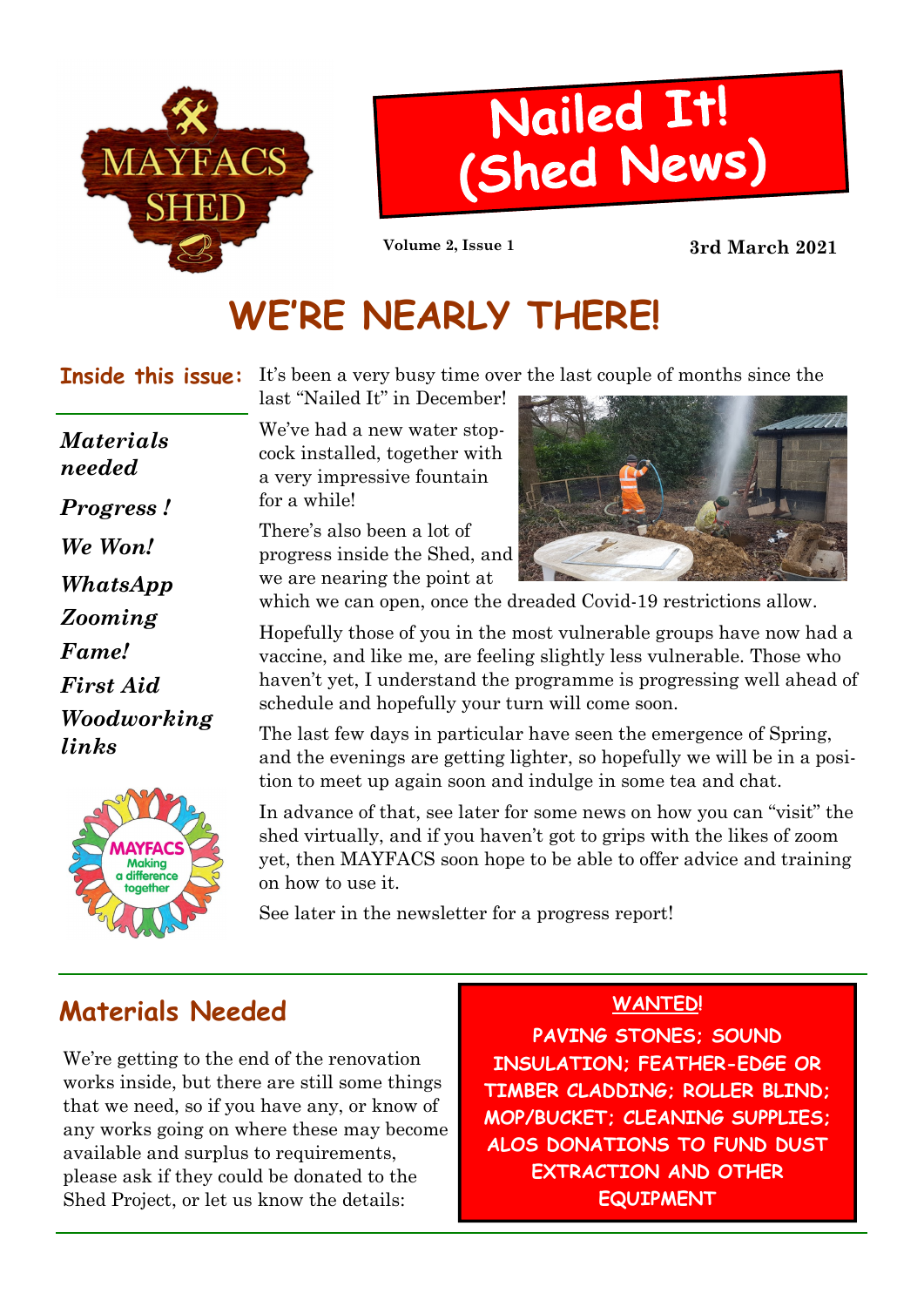#### PROGRESS REPORT

Firstly I'd like to say a huge thank you to all the volunteers who have been helping over the last few months; your help has been very much appreciated.

All the major dirty/dusty work inside is now complete, with just some minor touching up and filling to do on the decoration. The dividing wall is complete and ready to have the door fitted, and the floor coverings (vinyl and carpet tiles) have been laid. We have a quarry tile hearth in place should we ever get the funds to purchase a wood burner, but the electric heating has been surprisingly effective, even when working down there in the snow!

One major change has been relocating the WC. Paul B had the great idea that "we" should move the WC into the corner where the dart board was to go, and although a lot of work it has been very worthwhile. It's opened up a much larger area in the Social Room, and when demolishing the old partitions I found that they were completely rotten, so overall a good suggestion!

The relocated WC is finally working, although it just remains for the volunteer plumber to connect up the basin, water heaters, and two sinks. Electrical work has been ongoing for the last few weeks, and still has some way to go, as and when the Electrician can fit us in between regular work.

We've been very successful in obtaining donations from manufacturers and suppliers of materials such as insulation, timber, kitchen worktops, sink, etc.

The worktops are due to arrive this week, and we're now getting to the point of needing a good clean before gradually bringing in the furniture.

Externally there is still plenty to do but now the weather is improving we hope to see mor volunteers venturing out!

Lastly, and by no means least, we're very grateful to WPE for finally allowing us to fit the intercom at the gate, so now visitors/deliveries/trades can call the shed from the gate and we can let them in, without us having to leave the gate open and block the drive further down for security!

### We Won a Quiz Prize!

Thank you to all those who took part in the UK Men's Shed Association Christmas zoom Quiz, & particular thanks to Kelly-Anne who skillfully managed to win us a prize for the Shed of a Palm Planer from Triton Tools. The Quiz was good fun & free to enter so



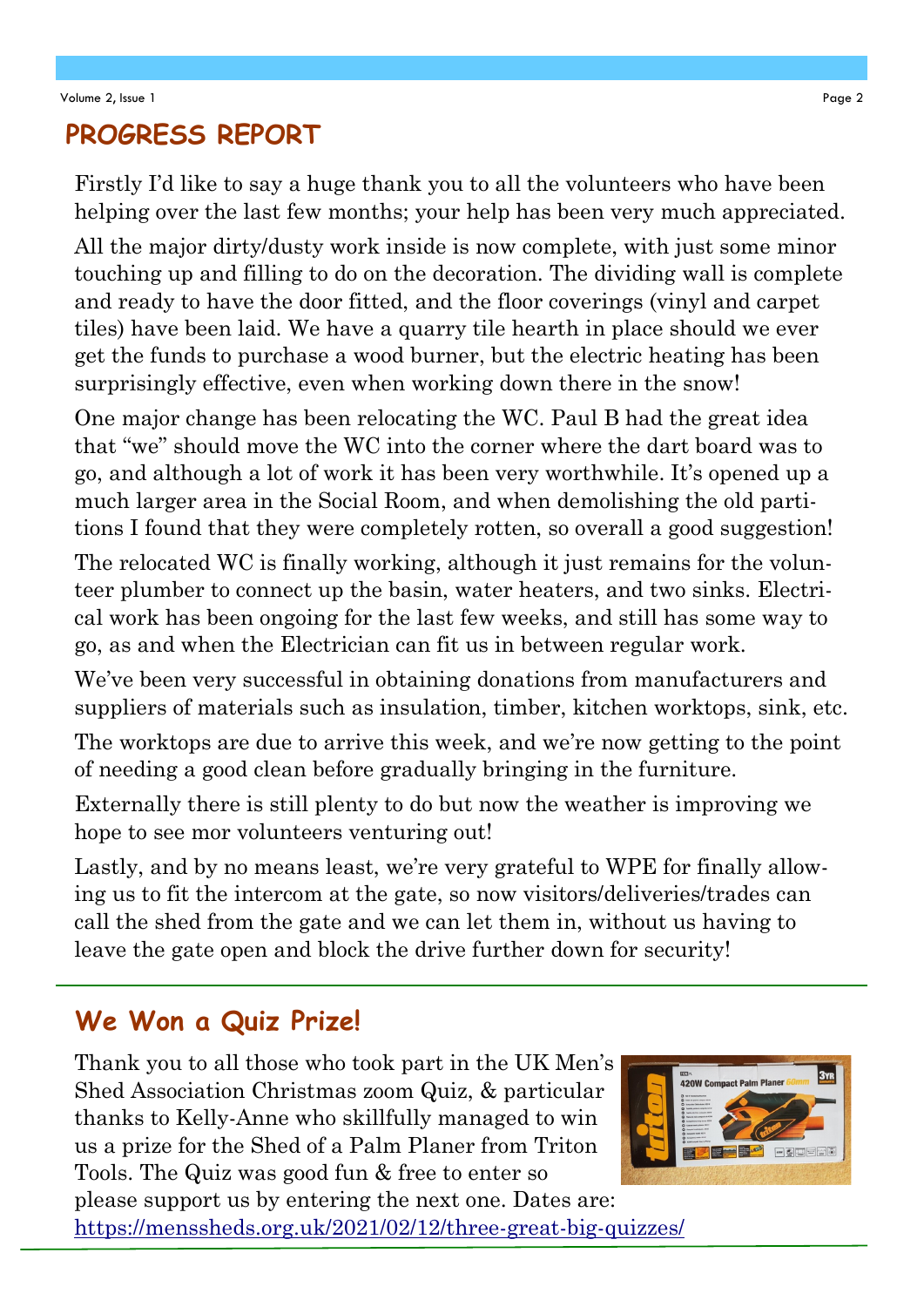

### WHATSAPP Doc?!

Please excuse the terrible pun, but do you use WhatsApp messaging, and if not would you like to know more and learn how to use it?

If so please let the MAYFACS team in the office know, and we can look at some tuition.

#### ZOOMING AND SHEDINARS

I know some of you may be "zoomed out" after so long in lockdown, however, it can be a great way to stay in touch with each other visually.

For those that aren't familiar, zoom is like a video-telephone that can be used with a modern "smart" mobile phone, or on a computer, laptop or tablet. In fact it can be used on a regular telephone but although you can join in with the discussions, you can't of course see the other participants, which is the main benefit.

MAYFACS are compiling some instructions on how to use zoom on various devices, and to hopefully whet your appetite we will be installing a zoom facility in the Shed!

This means that if you are unable to physically get to the Shed, or would like to see what goes on before coming along, then you will be able to join us "virtually" via the video screens, and chat via the sound system in the Shed.

The equipment can also be used to search the internet and play videos from places like YouTube where generally you can find a video showing you hoew to do almost anything!

We plan to have two zoom points, one in the Workshop area and one in the Social space.

Although by no means the first, we are one of the early pioneers of this technology in Shed's, and may well be the first to "launch" our new Shed using zoom.

Once we're up and running we are looking at having "Shedinars" (webinars from the Shed!) where we will invite experts to come and demonstrate various crafts and skills that many more of you can view live online, so we're not limited to small groups huddled around the presenter.

If you'd like help understanding, or setting up zoom, please contact the MAYFACS office